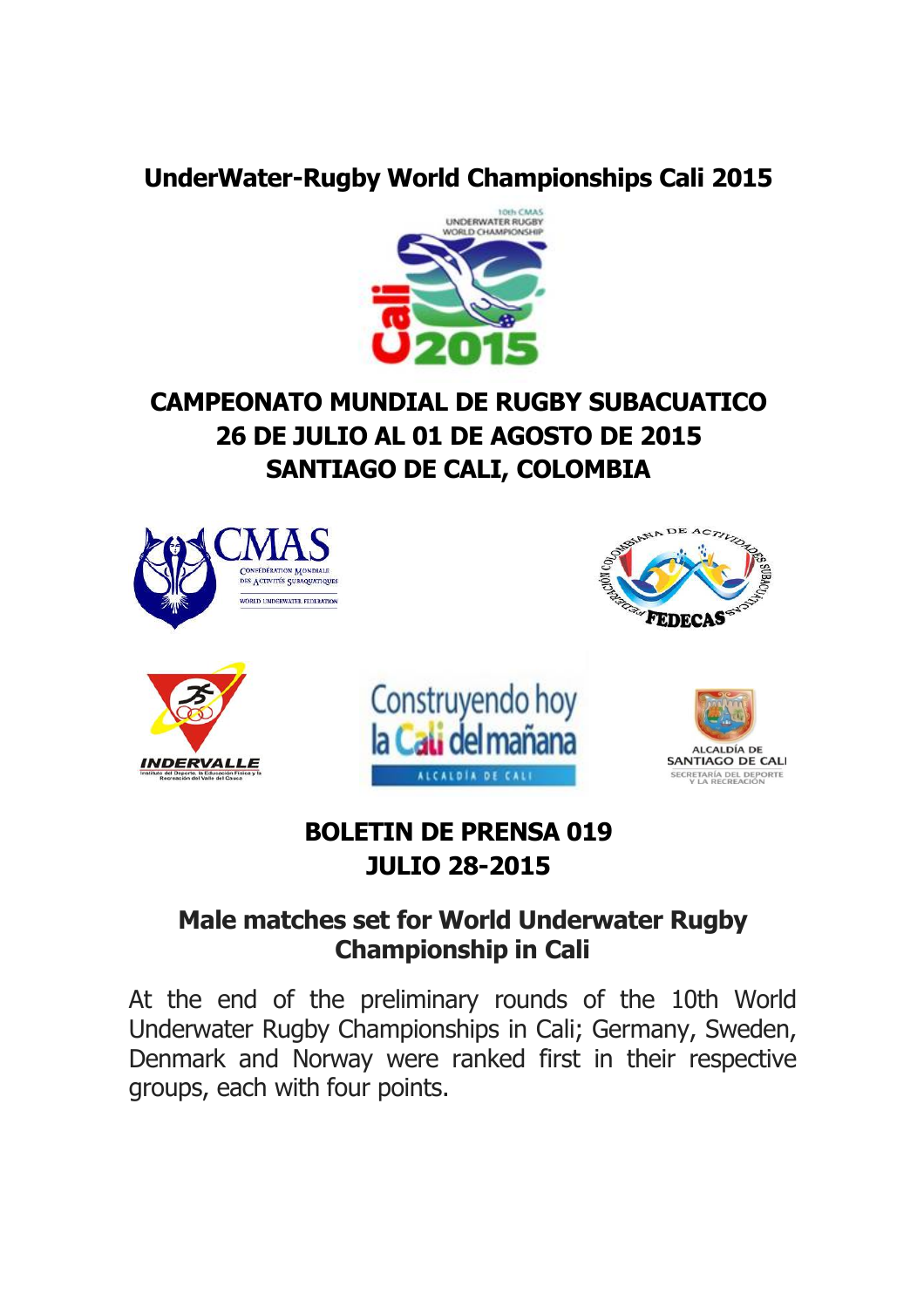After the last round of qualifying, the male category final results were:

| Denmark 17 | Spain       |              |
|------------|-------------|--------------|
| Norway 2   | Colombia 1  |              |
| Germany 14 | Venezuela1  |              |
| Sweden 11  | <b>USA</b>  | $\mathbf{U}$ |
| Denmark 14 | Canadá      | 0            |
| Norway 34  | Australia 0 |              |

The four teams who will compete in the finals, won both their matches by the following scores: Germany 32 to 0 South Africa and 14 to 0 Venezuela; Sweden 9 to 0 Austria and 11 to 0 USA; Denmark 17 to 0 Spain and 14 to 0 Canada; Norway 2 to 1 Colombia and 34-0 to Australia.

The male category quarter final matches are:

| 8:00 AM Germany vs   | Austria       |
|----------------------|---------------|
| 9:00 AM Venezuela vs | Sweden        |
| 10:00 AM Denmark vs  | Colombia      |
| 11:00 AM Canada vs   | <b>Norway</b> |

The Male Genre secondary positions matches are: 7:00 PM South Africa vs USA 8:00 PM Spain vs Australia

In the womens division Sweden, Colombia, Germany, and Norway won their matches:

|           |         | $\mathbf{I}$                                                  |
|-----------|---------|---------------------------------------------------------------|
|           |         | $\Omega$                                                      |
| Germanu 8 | Denmark | $\Omega$                                                      |
|           |         | $\Omega$                                                      |
|           |         | Sweden 20 Venezuela<br>Colombia 14 Australia<br>Norway 27 USA |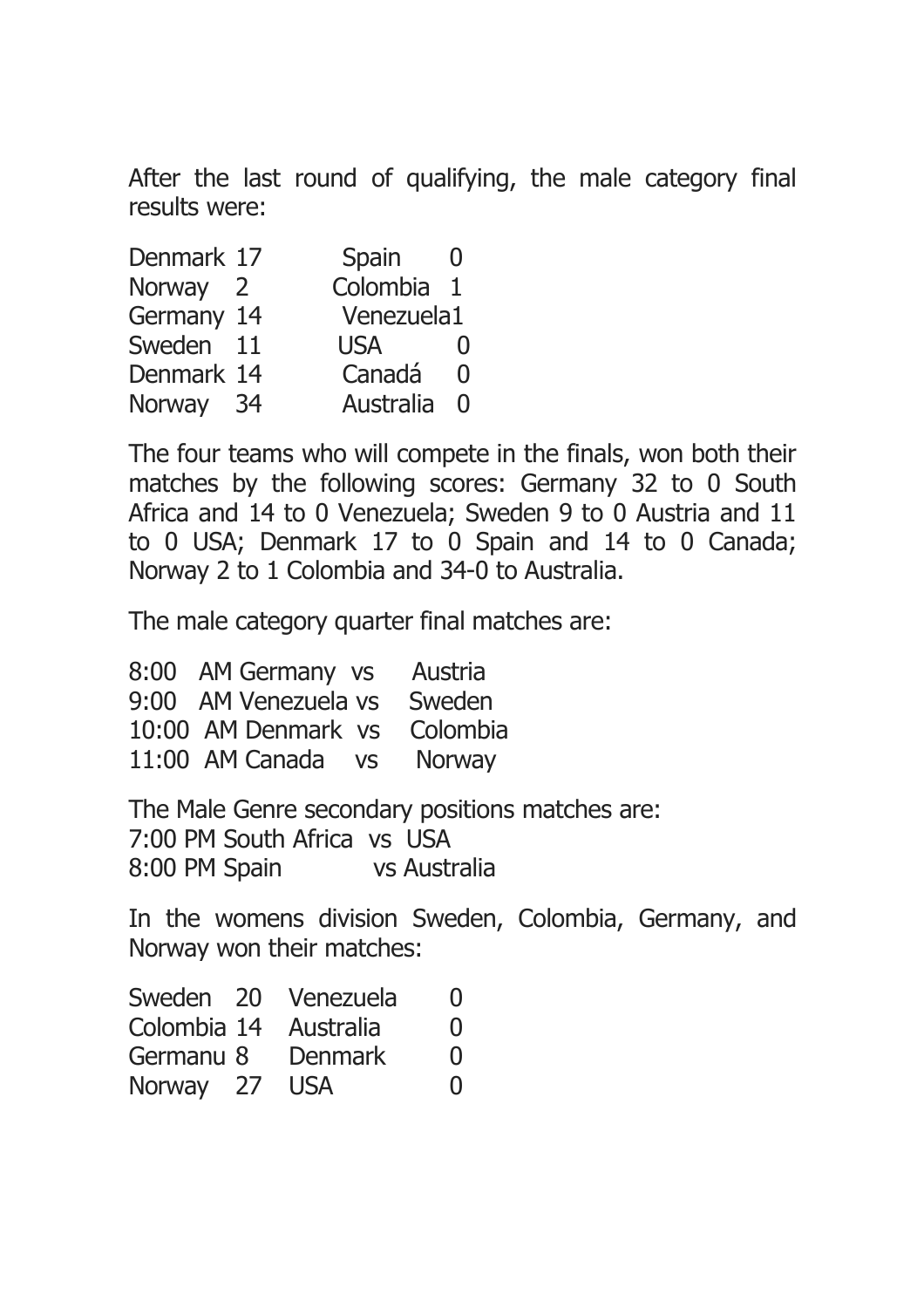This wendsday, the womens prelims continue with the following matches: 3:00 PM Sweden vs Finland F 4:00 PM Colombia vs Colombia F 5:00 PM Germany vs USA F 6:00 PM Norway vs Denmark F

## **Los hombres definieron los clasificados a cuartos de final en Mundial de Rugby de Cali**

Alemania, Suecia, Dinamarca y Noruega, clasificaron de primeros de su grupo con cuatro puntos al finalizar la fase preliminar en hombres del 10° Campeonato Mundial de Rugby Subacuático en Cali Colombia.

Los resultados de los hombres en el último día de la fase de clasificación fueron:

| Dinamarca 17   | España<br>- 0                   |
|----------------|---------------------------------|
| Noruegas 2     | Colombia 1                      |
| Alemania 14    | Venezuela 1                     |
| Suecia<br>11   | <b>USA</b><br>$\mathbf{\Omega}$ |
| Dinamarca 14   | Canadá<br>0                     |
| Noruega<br>-34 | Australia 0                     |

Los cuatro equipos clasificados ganaron sus dos juegos disputados así: Alemania 32-0 a Suráfrica y 14-0 a Venezuela; Suecia 9-0 a Austria y 11-0 a Estados Unidos; Dinamarca 17-0 a España y 14-0 a Canadá; Noriega 2-1 a Colombia y 34-0 a Australia.

Los cuartos de final del día miércoles 29 de julio para los hombres quedaron así:

8:00 AM Alemania vs Austria M